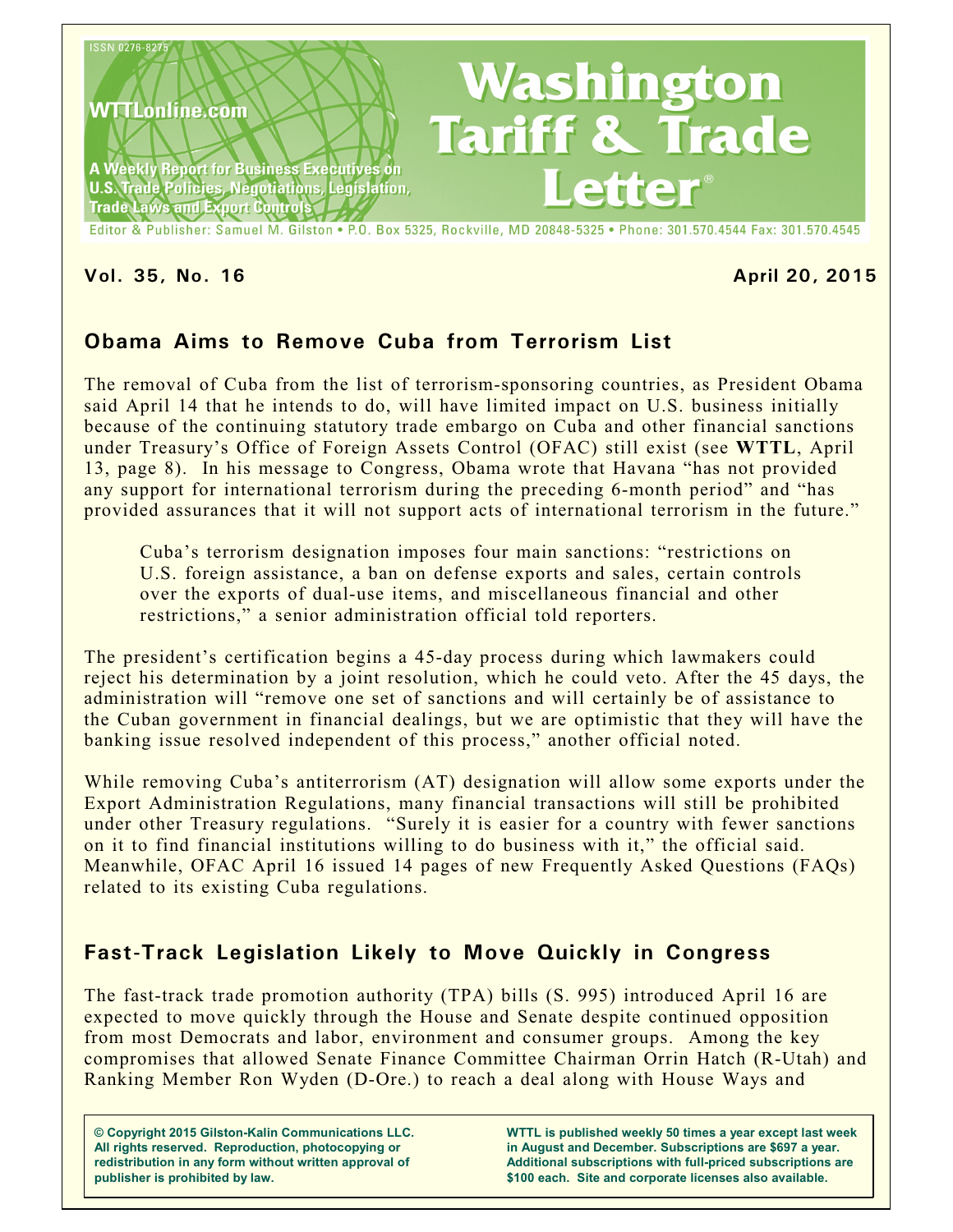Means Chairman Paul Ryan (R-Wis.) was agreement also to move legislation to extend Trade Adjustment Assistance (TAA) (S. 1005) with an expanded health care tax credit for workers, including service workers, who lose their jobs due to trade.

With introduction of the bill, Hatch said he intends to hold a markup session April 22 or 23 and get the bill to the Senate floor "relatively quickly." Although he initially said he wouldn't hold a hearing on the bill, the committee later announced that it will hold one April 21 to get testimony on the measure from Chamber of Commerce President Thomas Donohue and AFL-CIO President Richard Trumka.

The bill's introduction drew strong support from President Obama and administration officials as well as Republican leaders. House Speaker John Boehner (R-Ohio) called it "good news" but said work is still to be done. "In the House, Republicans stand ready to work with President Obama to advance TPA but he must secure the support from his own party that's needed to ensure strong, bipartisan passage," he said in a statement.

Along with TPA and TAA, agreements were reached to introduce bills to renew and retroactively apply the lapsed Generalized System of Preferences (GSP), extend the Africa Growth and Opportunity Act (AGOA) for ten years and extend the Hemispheric Opportunity through Partnership Encouragement Act (HOPE) and the Haiti Economic Lift Program (HELP) until 2025.

Hatch and Wyden agreed that TPA and TAA would both move on the same day in the Senate and Wyden says he has assurance from Ryan that they would get the same treatment in the House. "We know that we have to move TPA and TAA in tandem, we know that," Hatch told reporters. "Let's face it. TAA is one of the costs of doing TPA, though that is not something I could support," he added.

Wyden also stressed the addition on new transparency requirements in TPA and provisions that would allow Congress to "turn off" fast track if the president doesn't meet the conditions in the law. Under the measure, the president would have to notify Congress 90 days before signing any trade deal and publicly release the full text 60 days before the signing. "After that it may well be a month or two before Congress can vote," Wyden told reporters (see **WTTL**, March 30, page 1).

"What this means is you'd have the prospect of a trade agreement, the details of it, specific language out for four months before the United States Congress votes," he said. Wyden said this procedure should respond to critics who say lawmakers don't have enough time to know what is in a trade deal before they are required to vote up or down on the pact under fast-track rules.

Another new provision would allow any member to introduce a resolution to withdraw TPA if the president fails to meet the negotiating objectives in the law or fails to consult with lawmakers as required. Such a resolution also would be automatically introduced if either Ways and Means or Finance vote to disapprove the proposed accord for the same reasons. Such a resolution would need to go through Ways and Means and Finance before being considered by either house. It appears improbable, if not fanciful, that any president would sign an accord that doesn't try to achieve those objectives in some way or not do a modicum of consultations with Congress.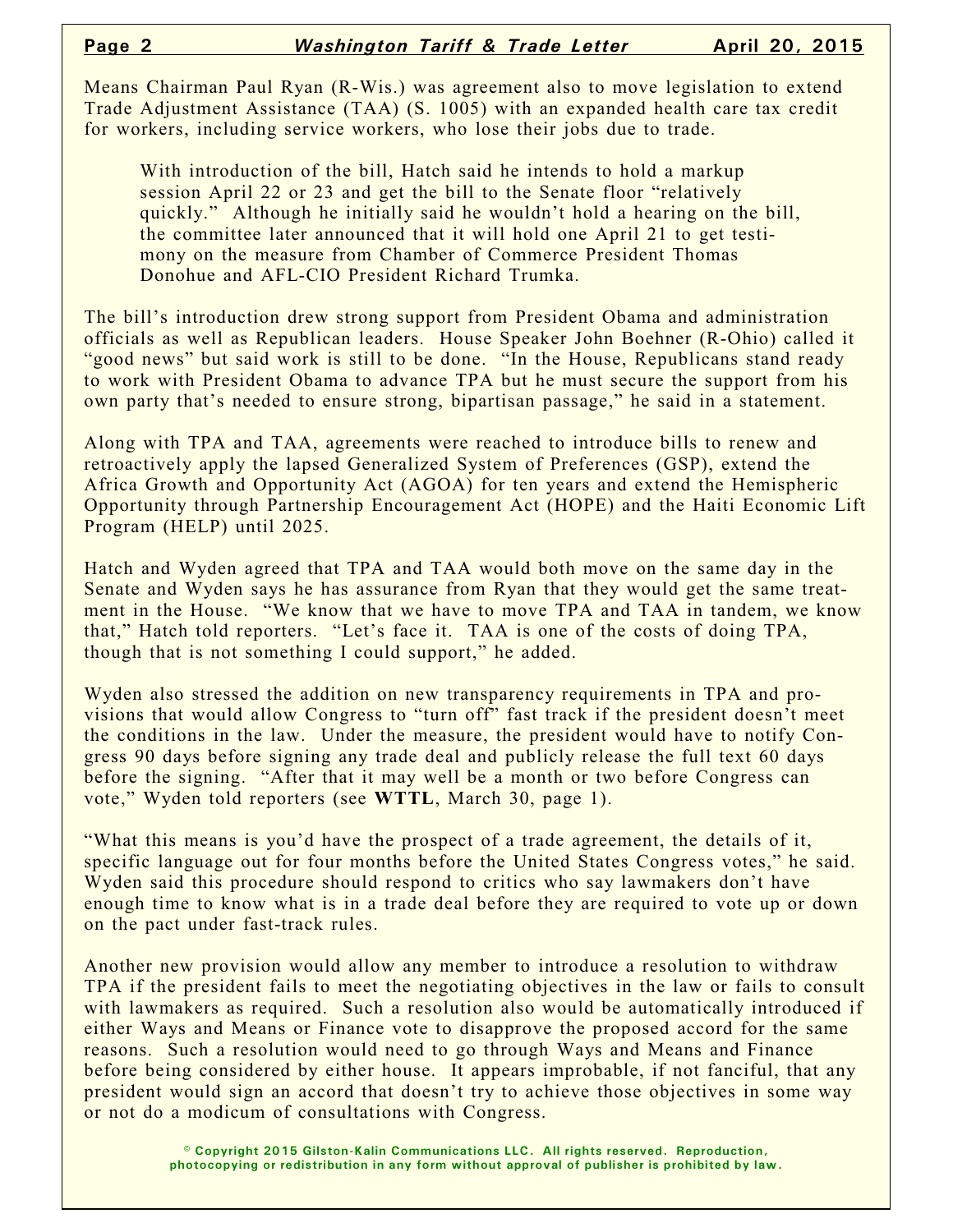#### **April 20, 2015** *Washington Tariff & Trade Letter* **Page 3**

The polarization of the trade debate was seen in the onslaught of press releases issued within minutes after the TPA bill was introduced by trade supporters and opponents, praising or condemning the measure. The fast timing of the statements suggests that they were written before the new TPA bill was even read and nothing in the legislation changed anyone's views.

The new TPA bill goes beyond the measure that then-Finance Chairman Max Baucus (D-Mont.) and then-Ways and Means Chairman Dave Camp (R-Mich.) introduced in 2014 and previous versions dating back to 2002. It includes new language on foreign investment, including a requirement "that foreign investors in the United States are not accorded greater substantive rights with respect to investment protections than United States investors in the United States." It also includes requirements on labor and environment protections and dispute settlement, plus provisions on state-owned enterprises, localization requirements, trans-border data flows and digital rights.

The measure includes a provision on currency, but one that doesn't satisfy proponents of legislation that would make currency manipulation subject to countervailing duty law. "The principal negotiating objective of the United States with respect to currency practices is that parties to a trade agreement with the United States avoid manipulating exchange rates in order to prevent effective balance of payments adjustment or to gain an unfair competitive advantage over other parties to the agreement, such as through cooperative mechanisms, enforceable rules, reporting, monitoring, transparency, or other means, as appropriate," the bill states.

# **WTO Panel Sides with Mexico Against U.S. on Tuna Labeling**

The U.S. could face trade retaliation by Mexico for U.S. dolphin-safe tuna labeling requirements despite changes it made to the regulations in July 2013. A World Trade Organization (WTO) dispute-settlement panel April 14 largely sided with Mexico in its complaint that the U.S. has failed to comply with a previous panel decision that an earlier version of the labeling rules violated WTO obligations. Mexico contended the changes still create different requirements for Mexican-caught and U.S.-caught tuna. Mexico originally asked the panel to review the revised rules in January 2014.

The compliance panel reaffirmed that the U.S. has the right to disqualify tuna caught by "setting," which is the practice of encircling dolphins to get to the tuna below them, from using the dolphin-safe label. However, it agreed with Mexico that the different certification, verification and tracking requirements in the revised regulations for tuna caught within the Eastern Tropical Pacific (ETP) zone where Mexican boats mainly operate and tuna caught in other fisheries are not even-handed and thus inconsistent with WTO rules (see **WTTL**, Jan. 20, 2014, page 10).

The panel agreed with Mexico that the lesser burden placed on non-ETP large purse seine tuna is not rationally related to the amended tuna measure's objective of conserving dolphins by providing information to consumers concerning the dolphin-safe status of tuna products. "Moreover, to the extent the different requirements may make it easier for tuna caught other than by large purse seine vessel in the ETP to be incorrectly labeled – a point on which we do not make a definitive finding – this would also be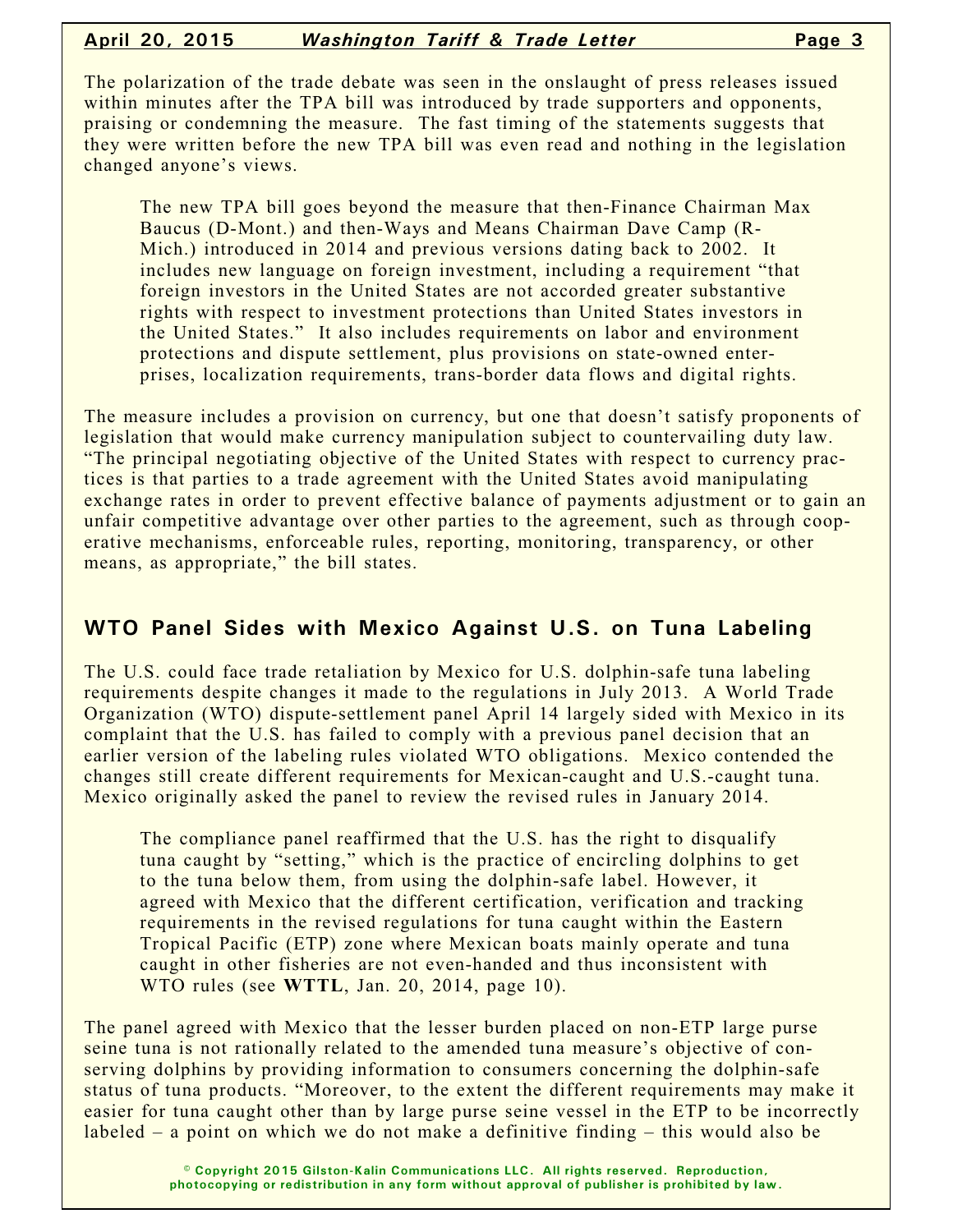inconsistent with the measure's goal of providing accurate information to consumers," the panel said. In a statement, Mexico applauded the ruling. "The decision of the WTO is another important victory not only for Mexico, but for the environment and all marine species, as well as for consumers who trust in the accuracy of environmental labeling. The decision reinforces the commitment of Mexico to fish for tuna in a sustainable way and offer consumers a product that is traceable from the point of capture to the point of sale in order to verify the level of protection for dolphins," it said.

The U.S. has 60 days to appeal the ruling. "If the United States does not appeal the report or if today's decision is affirmed in the eventual appeal process, Mexico will have the right to suspend benefits to the United States until the latter eliminates discriminatory aspects of its dolphin-safe labeling system," the Mexican statement noted.

Anti-trade groups linked the ruling to other trade deals. The ruling "spotlights the conflict between basic environmental objectives and the status quo trade rules that the Obama administration seeks to expand. Rather than roll back the labeling program, which has contributed to a dramatic decline in tuna fishing-related dolphin deaths, the U.S. government should appeal the ruling," said Ralph Nader's Public Citizen in a statement.

"That a so-called 'trade' pact can be used to attack a voluntary food label allowing Americans to avoid dolphin-deadly tuna just spotlights why so many Americans oppose Fast Tracking more of the same deals that go way beyond trade and expose commonsense environmental and consumer safeguards to challenge," said Lori Wallach, director of Public Citizen's Global Trade Watch.

# **Ban on Crude Oil Exports Provides Gusher of Debate**

A hearing April 14 showed the stark differences of opinion on lifting the existing restrictions on crude oil exports. On one side, witnesses at a House hearing claimed lifting the ban could create jobs in a domestic industry that has been hit with layoffs and set an example for other trading partners to lift protectionist policies. Other witnesses argued that increased oil production would add to climate change and keep investment from renewable forms of energy. The two sides also disagreed over the effect that ending the ban would have on domestic gas prices.

Rep. Ted Poe (R-Texas), chairman of the House Foreign Affairs Committee's subcommittee on terrorism and trade which held the hearing, noted the hypocrisy of a deal to allow Iran to increase oil production and complaints against Chinese restrictions on rare earth minerals. "It is ironic to me, with the so-called deal with Iran, it is now U.S. government long-term policy to allow Iran to export crude oil and inject billions of dollars into their own economy. At the same time it is still U.S. government policy to prohibit American producers from doing the same," he said.

"We criticize China for not exporting rare earth materials and yet here we are not exporting crude oil. Removing the ban will give us more credibility when we criticize other nations' export bans," Poe said. By lifting the ban, Washington has a "unique window of opportunity to strengthen domestic economic growth, oil market stability, U.S. global leadership and open trade relations," Elizabeth Rosenberg of the Center for a New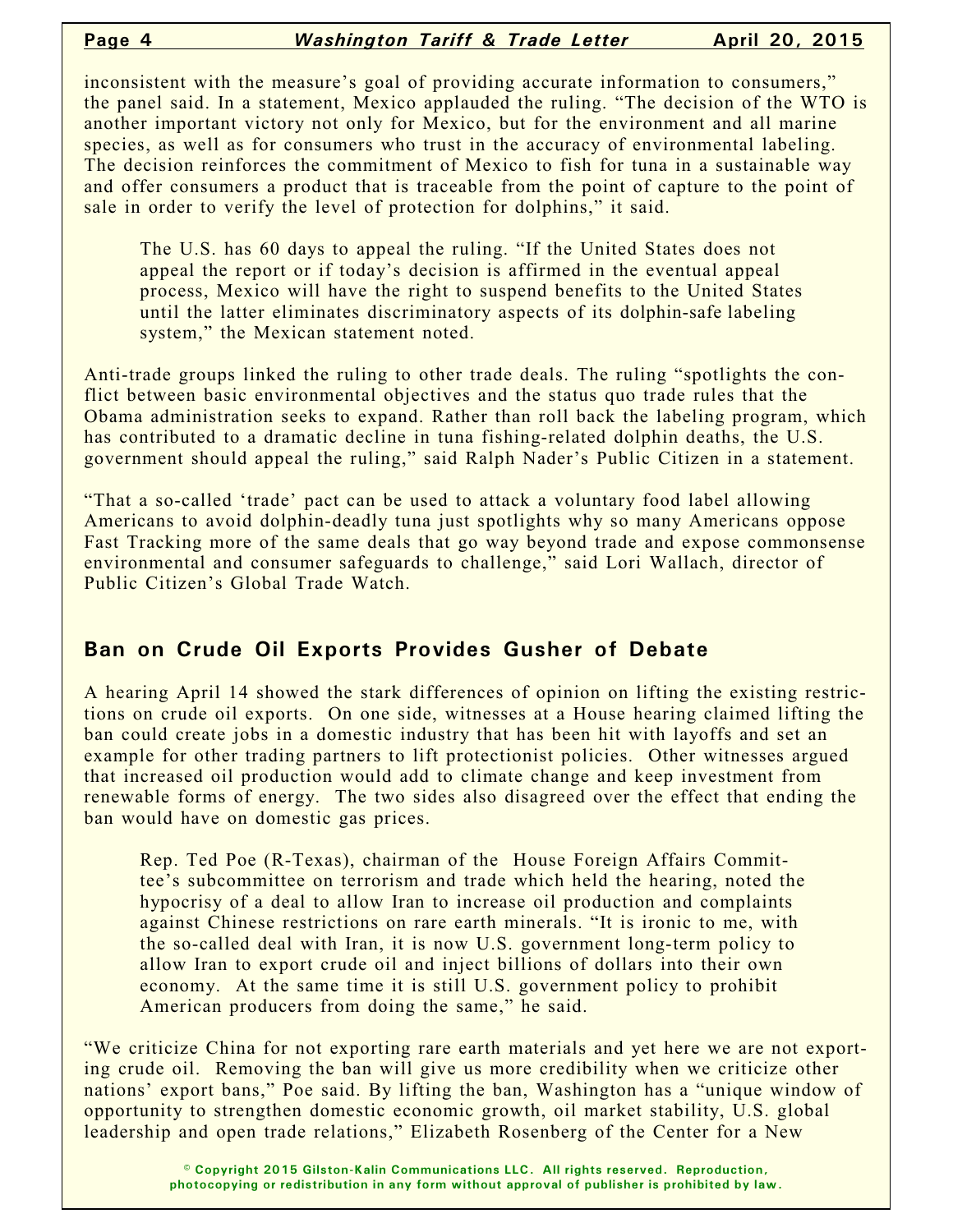#### **April 20, 2015** *Washington Tariff & Trade Letter* **Page 5**

American Security testified. In addition, lifting the ban would "send a strong message on a commitment to open markets by lifting restrictions on oil export. In turn, this will affirm the expectation that key trading partners will adopt similar commitments on energy trade. Having more open energy trade is in line with U.S. World Trade Organization commitments, and will be indispensible in winning potential, future natural resource trading disputes that may arise with other countries," she testified.

While everyone agrees that lifting the ban would increase U.S. production, not everyone agrees that's necessarily a positive step. "The crude oil export ban should not be lifted and … maintaining the ban would be 'helpful' from the perspectives of community safety and climate protection. Our analysis and that of others predicts that lifting the ban will lead to a hazardous increase in U.S. oil production. This production would in turn likely lead to greater greenhouse gas emissions and threats to public safety," testified Stephen M. Kretzmann, executive director, Oil Change International.

"The crude oil export ban was certainly not designed to play a role in climate change mitigation or to reduce the likelihood of a mile long freight train full of crude oil destroying a community in America's heartland. However it plays an important role in regulating an industry that currently has few limits placed upon it," Kretzmann added.

A bill that Rep. Michael McCaul (R-Texas) introduced in January (H.R. 156) would lift the ban without phase-in or phase-outs; however, observers told WTTL that this bill was not bipartisan and had no chance to pass through the House. The bill would direct the Bureau of Industry and Security (BIS) to grant licenses for crude oil exports to any country except those subject to sanctions or trade restrictions or that has been excluded for national security reasons. In addition, it would give the president limited authority to impose a 90-day ban for national emergencies. Sen. Ted Cruz (R-Texas) had proposed and then withdrawn a similar amendment to the Keystone XL Pipeline legislation Congress passed in January and President Obama vetoed (see **WTTL**, Jan. 26, page 1).

Separately, the U.S. Energy Information Administration (EIA) issued its Annual Energy Outlook (AEO) April 14, predicting the U.S. could eliminate net energy imports sometime between 2020 and 2030. "The timing of the projected end to U.S. net energy imports depends on assumptions about oil prices, energy resources, and economic growth. In the AEO2015 Reference case, imports and exports are balanced starting in 2028. In other cases, such as the High Oil Price and High Oil and Gas Resource cases, the United States becomes a net exporter of energy in 2019. However, in the Low Oil Price case, the United States remains a net energy importer through 2040," EIA said.

### **Two House Committees Join Together to Attack Ex-Im**

One House committee bashing the Export-Import Bank (Ex-Im) apparently wasn't enough. So two committees held a joint hearing April 15 to grill Ex-Im President Fred Hochberg and Treasury Under Secretary Nathan Sheets. Republicans on the panels took turns bullying the two officials, questioning the integrity of bank employees, complaining that Boeing is getting too much of Ex-Im's financing and challenging claims that the bank is essential for U.S. exports. The joint hearing of subcommittees of the House Financial Services Committee and the House Oversight and Government Reform Committee was a clear sign that Ex-Im's reauthorization is in trouble in the House. With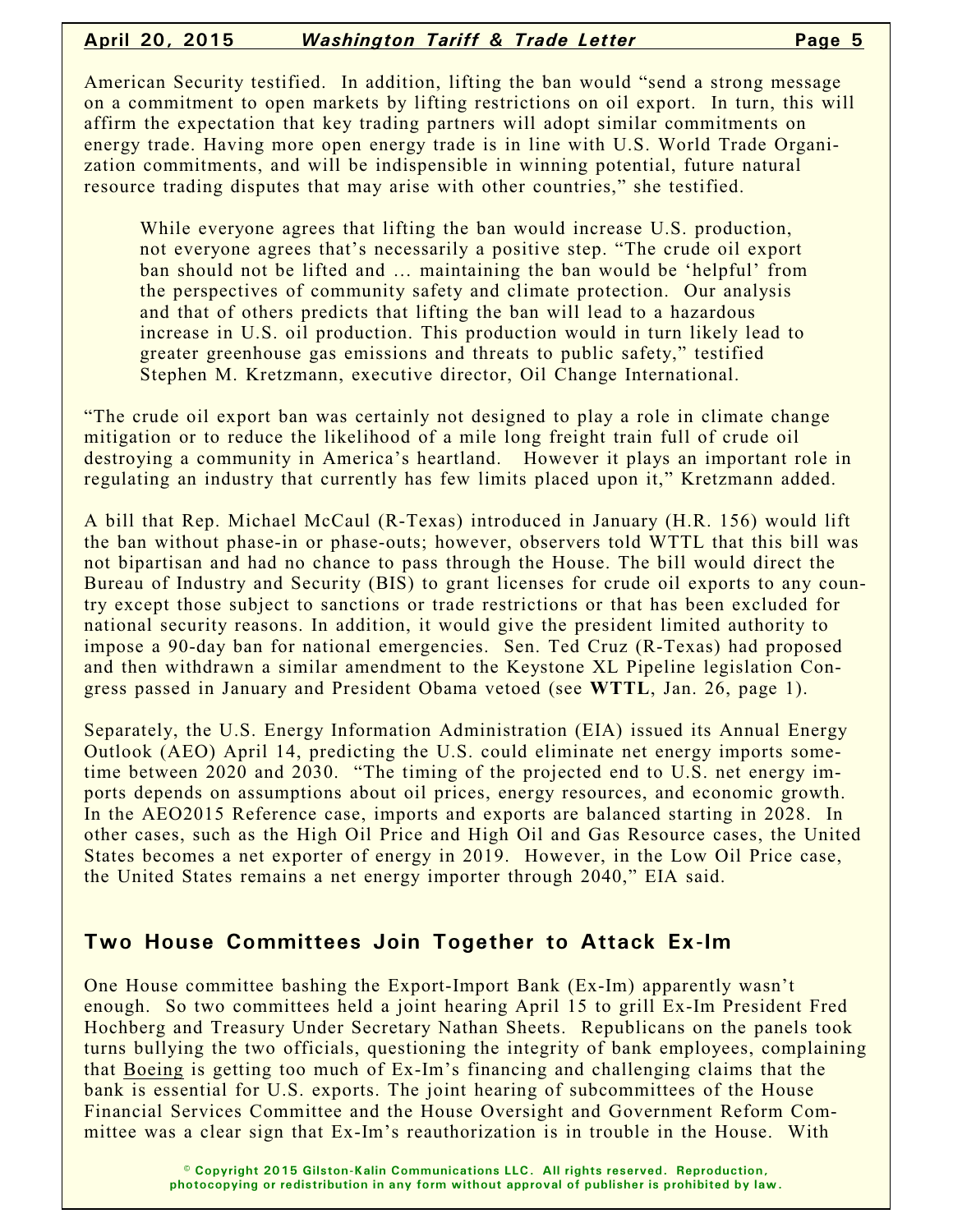less than 30 legislative days before the bank's current charter expires, its fate is in the hands of House Speaker John Boehner (R-Ohio), who will have to come up with a plan to move renewal legislation in the face of strong opposition from tea party Republicans and other conservatives. The hearing indicated that Financial Services, chaired by bank opponent Rep. Jeb Hensarling (R-Texas), is unlikely to report out a reauthorization bill or, if it does, one with poison pill provisions.

Boehner and other Republicans have stressed the importance of returning Congress to "regular order," under which bills go through normal committee hearings and markups before coming to the House floor for a vote. In 2012, when the bank was last reauthorized, then-House Majority Leader Eric Cantor (R-Va.) pulled a rabbit out of his hat with a bill that circumvented opponents and reauthorized Ex-Im along with numerous reform mandates.

Ex-Im supporters claim they have some 250 votes in the House for pending reauthorization bills. Movement on the legislation, however, "is going to have to come from the leadership," Rep. Gwen Moore (D-Wis.), ranking member on Financial Services' monetary policy and trade subcommittee, told WTTL after the hearing. Boehner "has problems within his caucus but they will figure a way to get it out of here," she said.

Moore declined to comment on whether Boehner would need to use "extraordinary order" to pass a bill. "We've seen a trend here. The will of the House will push this through. There are enough votes in the House on a bipartisan basis to a pass a bill out," she said. "Perhaps there would need to be a conference report [between the House and Senate] regarding some sticking points on reform," she added.

Among the GOP members of the two committees, only Rep. Frank Lucas (R-Okla.) expressed support for Ex-Im, but conceded reforms to its operations may be needed. He noted that China and other emerging countries are not following international rules on export credit. "I have a real hesitation about giving the field away," he said. "I would encourage my colleagues, reform is the key. We have to make reforms, but this is an institution we will be voting on before this year is out," Lucas said. "The discussion about ending something that none of our competitors are willing to do, that does not seem like a rational economic choice," he added.

Some of the toughest questioning came from Financial Services health care subcommittee chairman Jim Jordan (R-Ohio), who questioned the role of former Ex-Im board member Diane Farrell in financing exports to India and the fact that her husband works for Boeing. Farrell now serves as acting president of the U.S.-India Business Council and in January was named to the board of India's Azure Power, Jordan pointed out. Hochberg was quick to defend Farrell's integrity, noting that the financing of solar sales to India came after she left the bank board in 2011 and that she had recused herself from all Boeing applications while she was on the board.

If GOP members needed any red meat to fuel their ire at the bank, they got it with the April 13 filing of a criminal information in D.C. U.S. District Court, charging former Ex-Im loan officer Johnny Gutierrez with bribery. From 2006 through December 2013, Gutierrez "personally and corruptly sought and accepted things of personal value, i.e., money, from another person and entity, in return for being influenced in the performance of his official acts," said the one-count information. Ex-Im Deputy Inspector General Michael McCarthy told the committees that other indictments of bank employees are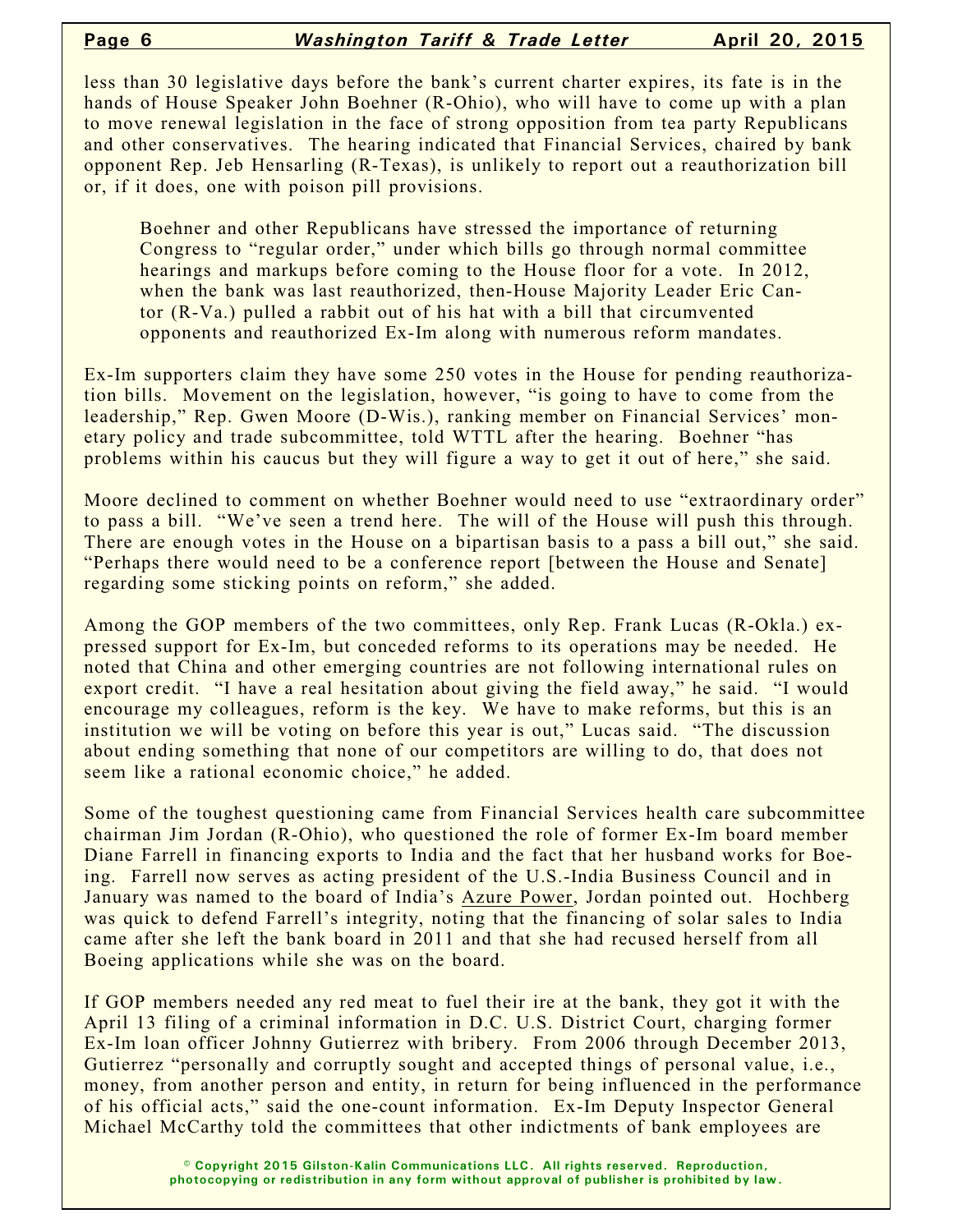#### **April 20, 2015** *Washington Tariff & Trade Letter* **Page 7**

possible (see **WTTL**, Aug. 4, 2014, page 4). At the start of the hearing, Jordan quoted from then-Sen. Barack Obama who called the bank a fund for corporate welfare in 2006. "He was right. The bank was and is corrupt beyond repair," Jordan declared. The fight over its reauthorization represents "the worst of politics," with special interests and K Street "descending with Chicken Little fables about how small business across America will suffer if the bank's charter is allowed to expire," he said. "The reality is that 99.9% of small businesses" don't get help from Ex-Im, he argued. Most of Ex-Im's financing goes to the largest corporations in America "who don't need taxpayer help to succeed," he added.

## **Trade Growth Picks Up But Still Slow**

Slow trade growth and modest economic expansion have sparked a debate about whether this trend reflects a long-lasting structural change or a transitory setback, WTO Director General Roberto Azevedo told reporters April 14 during release of the WTO's annual trade report. The answer is likely a mix, he suggested. An International Monetary Fund (IMF) economic forecast also released April 14 echoed the WTO's findings. Higher gains from rapid globalization in the 1990s and the emergence of new technologies may have started to wane, Azevedo said.

The WTO said world merchandise trade expanded weakly at 2.8% in 2014, which was exactly the increase for U.S. exports last year (see **WTTL**, Feb. 9, page 4). Global growth was below the WTO's April 2014 forecast that trade would increase 4.7% and also a later revision down to 3.1%. Last year was the third consecutive year with less than 3% growth, Azevedo noted. Trade barely exceeded world output and was far below the average growth of 5.1% since 1990, he said.

The report predicts the pace of global trade will pick up to 3.3% in 2015 and 4.0% in 2016. This is still below last year's prediction that trade would grow 5.3% in 2015 as well as a downward revision last September to 4.0%. Azevado said lower petroleum prices may affect future trade figures, but boost income and trade in rich economies. Developing country exports and imports are expected to grow 3.6% in 2015, which would be slightly faster than for developed economies, which are likely to see trade increase just 3.2%.

Azevedo said stability and predictability are needed for trade growth. "Those elements are not there," he said. Risks to the trade forecast are mostly on the downside, he added. Lower than expected GDP growth, the escalation of geo-political tensions, and possible effects of divergent monetary policies in developed economies are potential negative factors, he said.

Nonetheless, the trend for developing countries is "pretty positive," Hubert Escaith, WTO's chief statistician said. Their share of world trade climbed from 31% in 2000 to 44% in the most recent figures. South-south trade accounted for 52% of their exports in 2013. Preliminary statistics for least developed countries' trade showed "high growth" in manufactured exports, he said. Oil exports usually add to the balance of payments, but don't add a lot of jobs, he noted. Although the U.S. and Europe may experience a modest pickup, a robust recovery will be held back by the European Union unemployment rate of over 10%. The IMF's forecast for world economy growth in 2015 is 3.5%,